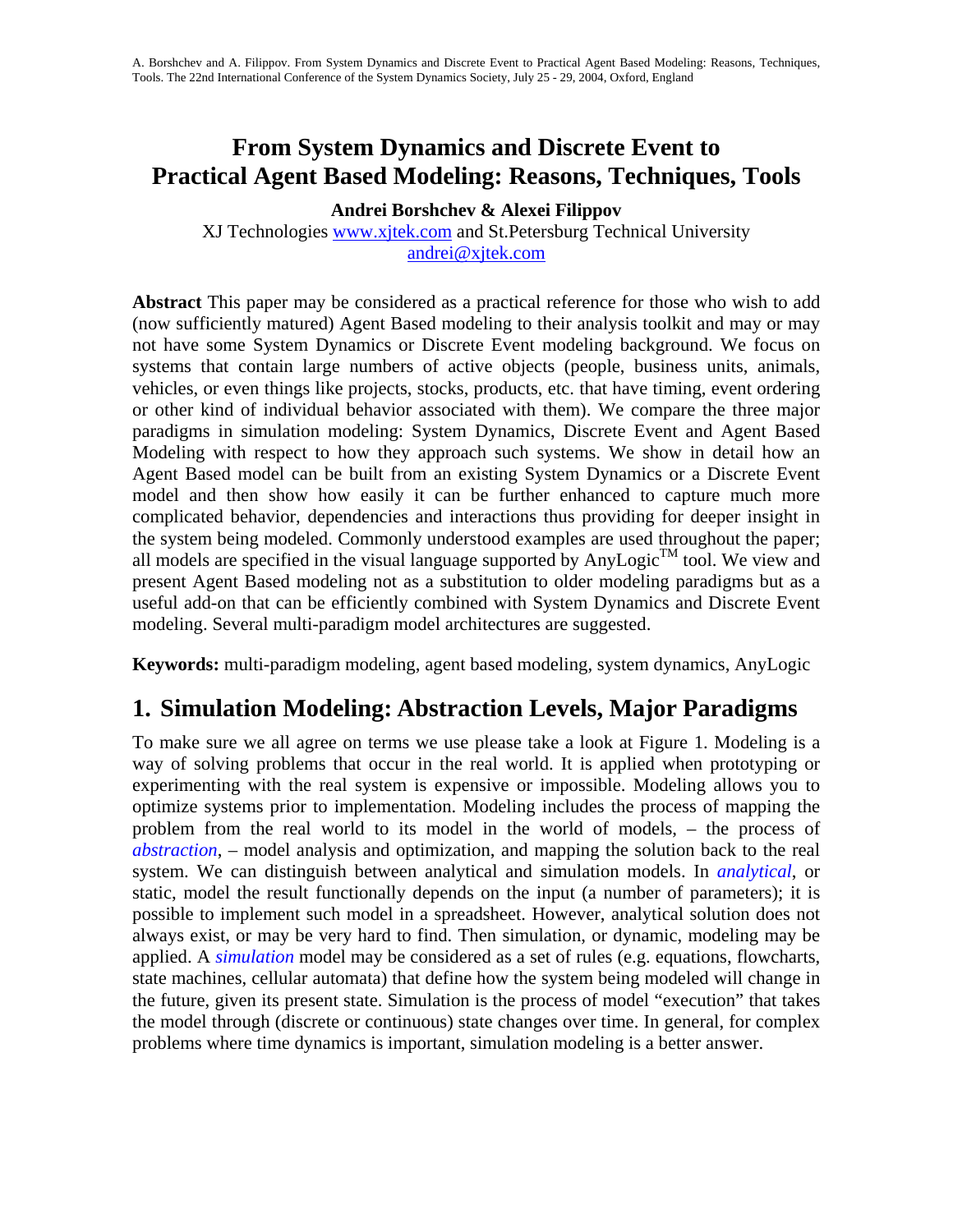

**Figure 1: Analytical (Static) and Simulation (Dynamic) Modeling** 

**Levels of Abstraction in Simulation Modeling** Figure 2 shows the range of problems that are efficiently addressed with simulation modeling. The problems are arranged on the scale with respect to the typical level of abstraction of the corresponding models.

At the detailed level we have so-to-say "physical" modeling where individual objects with exact sizes, distances, velocities and timings matter. Mechatronic and control systems, micro-level traffic simulations are located at the very bottom of this chart. Factory floor models with conveyors and stations are located a bit higher because there one typically abstracts away from exact physical trajectories and uses average timings. Same applies to warehouse logistics models with storages, transporters, loading and unloading operations.



**Figure 2: Applications of Simulation Modeling on Abstraction Level Scale**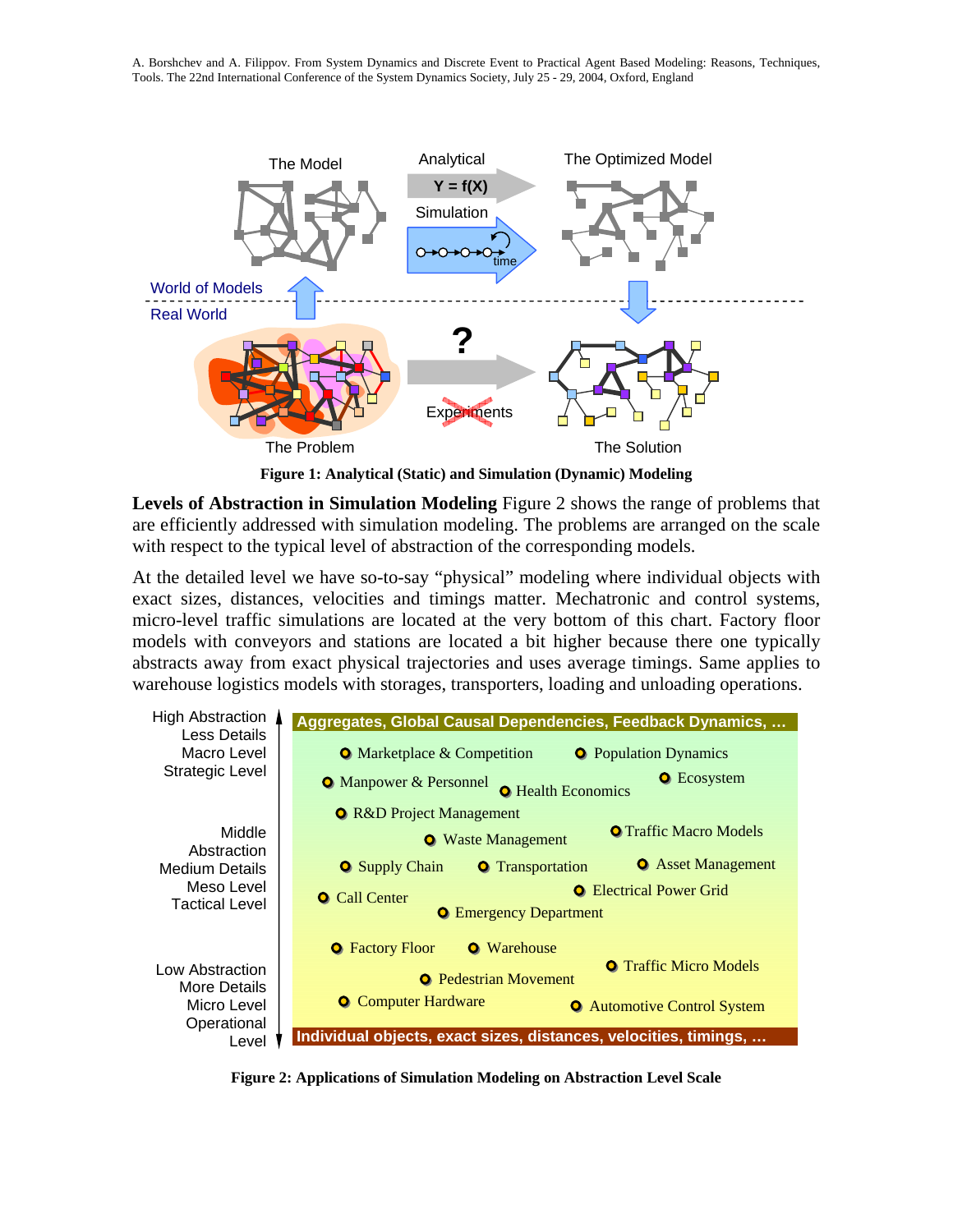Business process and service systems modeling typically operate with schedules and timings, although physical movement is present sometimes, e.g. emergency department room layout would be taken into account.

Network and transportation simulation deals with schedules, latencies, capacities and loading/unloading/processing times. Macro level traffic and transportation models may not consider individual vehicles or packets, they use their volumes instead. Supply chains are being modeled at very different abstraction levels, so this item could be placed anywhere in Middle to High abstraction range.

Problems at the top of the chart are typically approached in terms of aggregate values, global feedbacks, trends, etc. Individual elements such as people, parts, products, vehicles, animals, houses are never considered there. The model of system dynamics at this level is typically based on reasoning like "if the number of jobs increases then we will have increase of in-migration".



**Figure 3: Approaches (Paradigms) in Simulation Modeling on Abstraction Level Scale** 

**Major Paradigms in Simulation Modeling** The major approaches (paradigms) in simulation modeling are shown in the same scale in Figure 3: System Dynamics (SD), "Discrete Event" (DE) and Agent Based (AB). SD and DE are traditional, AB is relatively new. There is also Dynamic Systems (DS) field, but it stays a bit aside as it is used to model and design "physical" systems. Technically, SD and DS deal mostly with continuous processes whereas "DE" (by which we mean all numerous descendants of GPSS) and AB work mostly in discrete time, i.e. jump from one event to another.

Consider how approaches correspond to abstraction. Dynamic Systems or "physical" modeling is at the bottom of the chart. System Dynamics dealing with aggregates is located at the highest abstraction level. Discrete event modeling is used at low to middle abstraction. As for Agent Based modeling, this technology is being used across all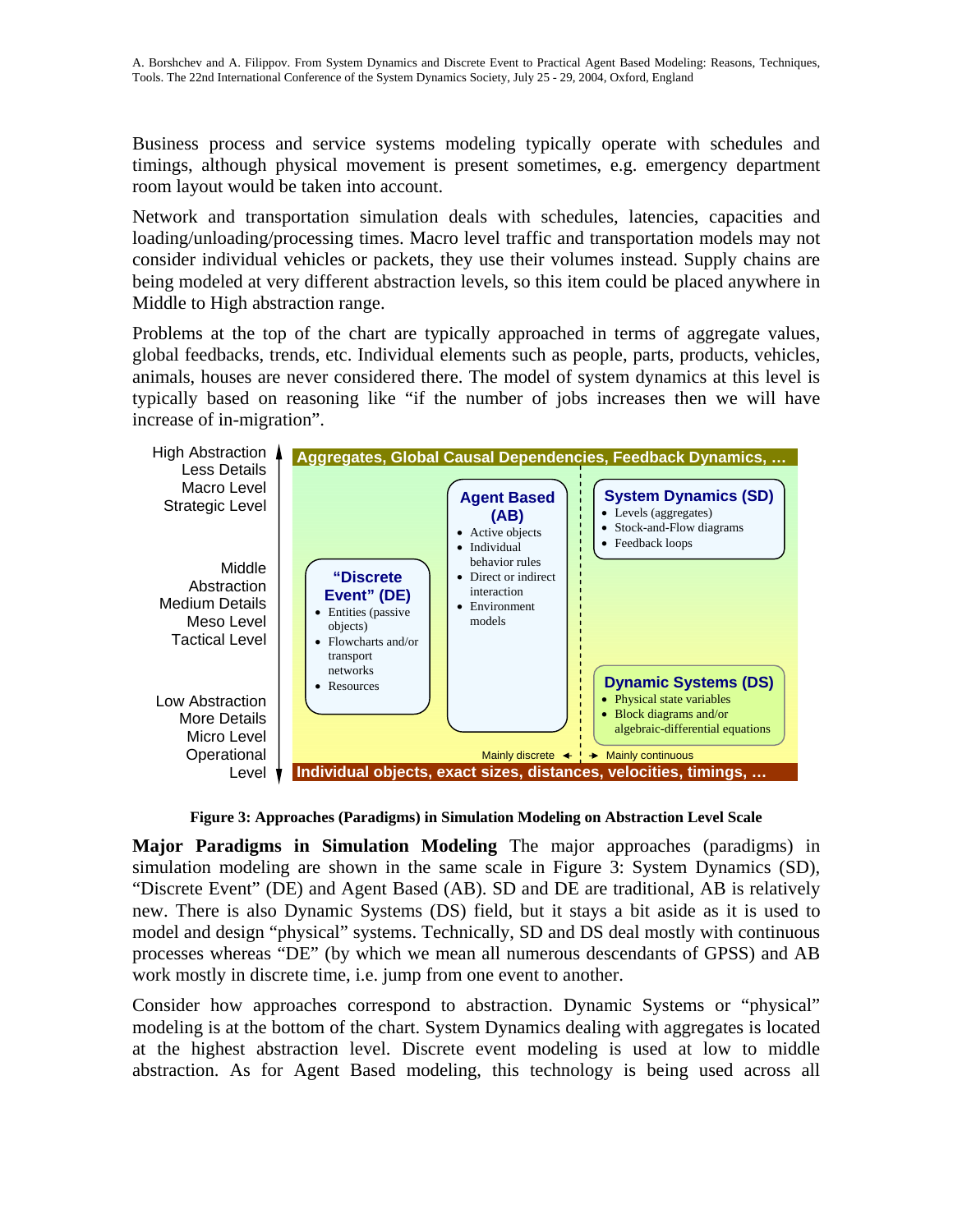abstraction levels. Agents may model objects of very diverse nature and scale: at the "physical" level agents may be e.g. pedestrians or cars or robots, at the middle level – customers, at the highest level – competing companies.

SD, DS and DE historically have been taught at universities to very distinct groups of students such as management, control engineers and industrial engineers. As a result, there currently exist three separate practitioners' communities (three different worlds) that never talk to each other. AB until recently has been almost purely academic topic. However, the increasing demand for global business optimization have caused leading modelers to look at AB and combined approaches to get deeper insight into complex interdependent processes having very different natures. Therefore, there is a request for platforms that would allow for integration and efficient cooperation between different modeling paradigms.



**Figure 4: Classic System Dynamics Model: Bass Diffusion in VensimTM** 

**System Dynamics** Developed by an electrical engineer Jay W. Forrester in the 1950s, System Dynamics is "the study of information-feedback characteristics of industrial activity to show how organizational structure, amplification (in policies), and time delays (in decisions and actions) interact to influence the success of the enterprise" [Forrester 1958 and 1961]. The range of SD applications includes also urban, social, ecological types of systems. In SD the real-world processes are represented in terms of stocks (e.g. of material, knowledge, people, money), flows between these stocks, and information that determines the values of the flows. SD abstracts from single events and entities and takes an aggregate view concentrating on policies. To approach the problem in SD style one has to describe the system behavior as a number of interacting feedback loops, balancing or reinforcing, just like shown in Figure 4, and delay structures.

**Bass Diffusion Model** In the classic textbook model of product diffusion (Figure 4, [Sterman, 2000]) *Potential Adopters* become *Adopters* at *Adoption Rate* that depends on advertising and word of mouth promotion. The impact of advertising is modeled as a constant percent of *Potential Adopters* (namely, *Advertising Effectiveness* = 0.011 in this paper) becoming *Adopters* each time unit. Therefore, the corresponding summand of *Adoption Rate* equals *Potential Adopters \* Advertising Effectiveness*. For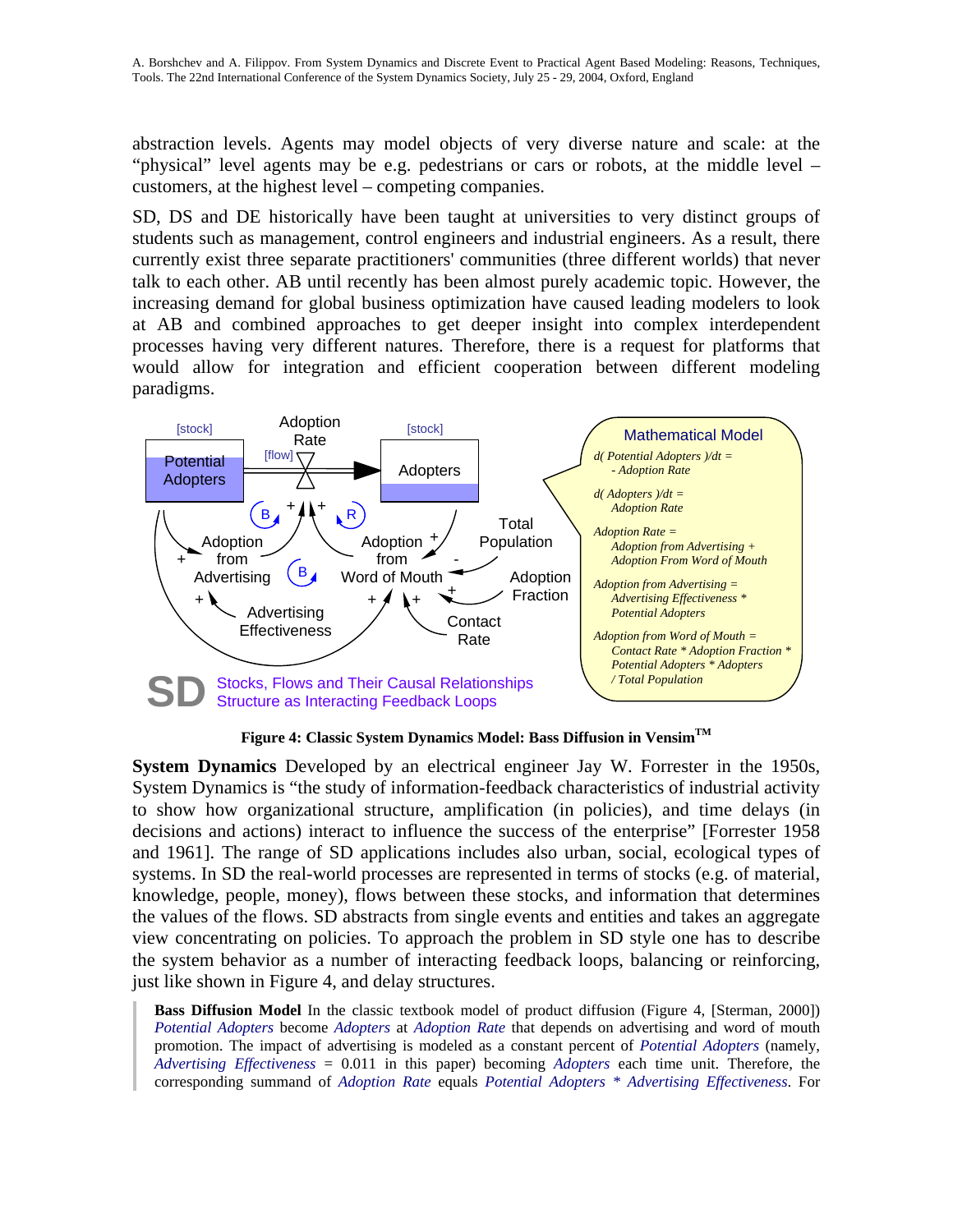word of mouth adoption it is assumed that everybody contacts everybody else in this population group. The number of contacts per person per time unit is *Contact Rate* (100). In case one of the two people in contact is adopter and another one – not yet, the latter one will adopt with the probability *Adoption Fraction* (0.015). Then, during a time unit, each adopter will convert *Adopters \* Contact Rate \* Adoption Fraction \* [Potential Adopters / (Potential Adopters + Adopters)]* people into *Adopters*. The expression in the square brackets is the probability of another person being not already adopter.

Mathematically, an SD model is a system of differential equations. Important things to know about SD modeling: a) as long as the model works only with aggregates, the items in that same stock are indistinguishable, they do not have individuality, and b) the modeler has to think in terms of global structural dependencies and has to provide accurate quantitative data for them. SD modeling is supported by 3-4 tools that are very much alike.



**Figure 5: Dynamic System Model: Bouncing Ball in MATLABTM SimulinkTM**

**Dynamic Systems** modeling is actually the ancestor of System Dynamics. It is used in mechanical, electrical, chemical, and other technical engineering disciplines as a standard part of the design process. Block diagram like the MATLAB<sup>TM</sup> Simulink<sup>TM</sup> one shown in Figure 5 is a typical graphical modeling language that a control engineer would use, there are other graphical as well as textual languages for specific domains. The underlying mathematical model of a dynamic system would consist of a number of state variables and algebraic differential equations of various forms over these variables. In contrast with the SD, integrated variables here have direct "physical" meaning: location, velocity, acceleration, pressure, concentration, etc., they are inherently continuous, and are not aggregates of any entities. The mathematical diversity and complexity in dynamic systems domain can be much higher than in system dynamics, and the tools used for dynamic system simulation could easily solve any SD problem with even much better accuracy than SD tools. However, DS tools have been developed to be embedded in the engineering design cycle and therefore system dynamics modelers would feel uncomfortable if they used them because *DS tools do not support the way SD modelers think*.

In our further investigation below we will not be considering dynamics systems simulation because it has quite distinct application area where other methods can rarely be applied (although there are attempts to model, e.g. molecules of gas as agents)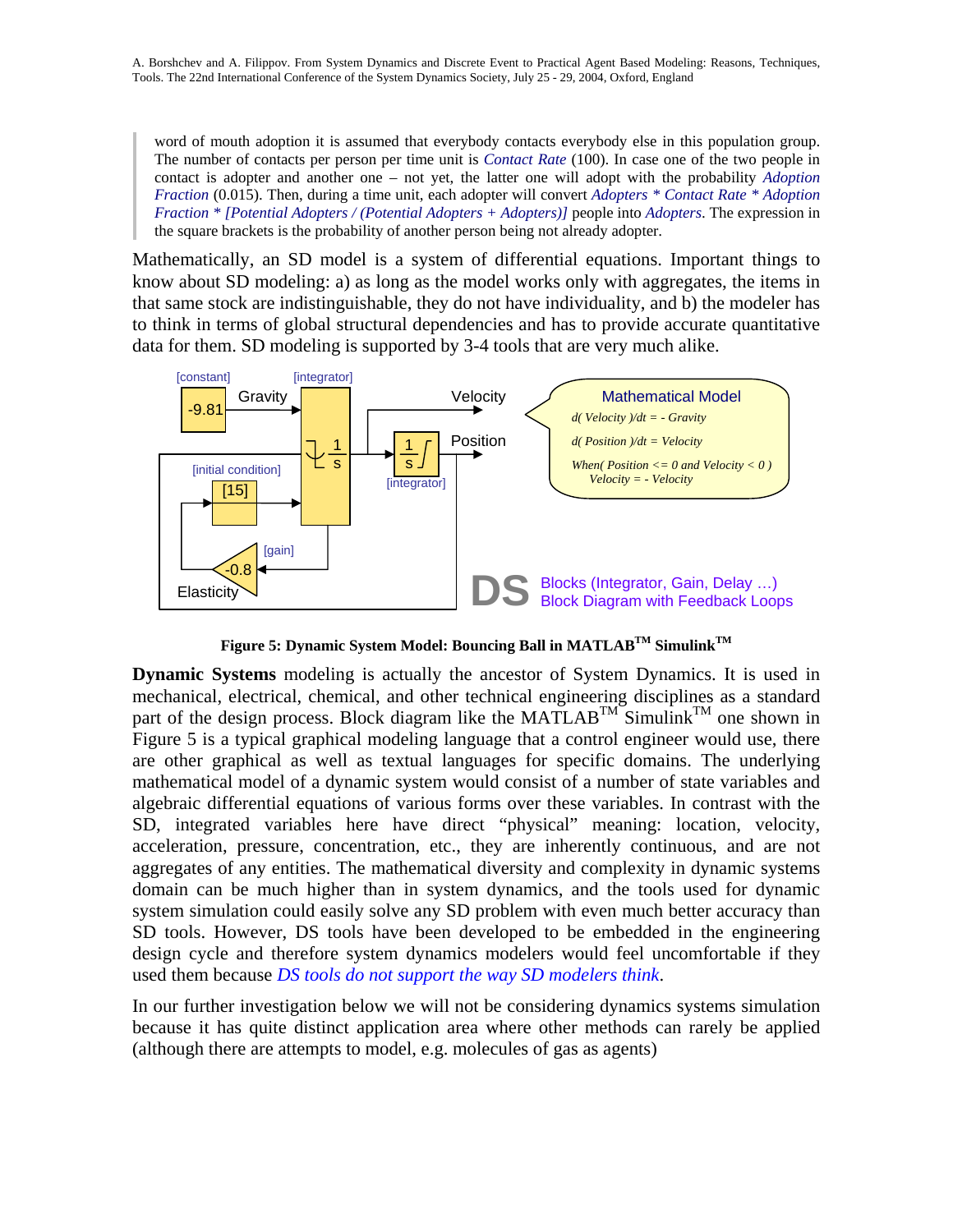

**Figure 6: Discrete Event Model: Bank Kiosk in ArenaTM**

**Discrete Event** We will reserve the term "discrete event modeling" for the modeling approach based on the concept of entities, resources and block charts describing entity flow and resource sharing, see Figure 6. This approach roots to 1960s when Geoffrey Gordon conceived and evolved the idea for GPSS and brought about its IBM implementations [Gordon 1961]. Entities (transactions in GPSS) are passive objects that represent people, parts, documents, tasks, messages, etc. They travel through the blocks of the flowchart where they stay in queues, are delayed, processed, seize and release resources, split, combined, etc. The classic (Arena<sup>TM</sup>-like) view of the discrete event flowchart is shown in Figure 6. There are many (about a hundred) commercial tools that support this modeling style, some are general purpose, some target particular niches: service, manufacturing, logistics, business processes, call centers, etc. Their user interfaces may look very different because of tool specialization, but underneath they all have similar discrete event simulation engines that push entities through blocks. For the purpose of this investigation, we would like to underline that DE modeling may be considered as definition of a *global entity processing algorithm*, typically with stochastic elements.

**Agent Based** Many different developments have been going on under the slogan of Agent Based modeling in very different disciplines like artificial intelligence, complexity science, game theory, etc. There are no universally accepted definitions in this area, and people still discuss what kind of properties an object should have to "deserve" to be called an "agent": pro- and re-activeness, spatial awareness, ability to learn, social ability, "intellect", etc. [Schieritz and Milling 2003]. We are not going to suggest more definitions or argue here because agents we use in our modeling practice are very diverse, but we would like to stress just one feature of agent based models: they are essentially *decentralized*. Compared to SD or DE models, there is no such place in AB model where the global system behavior (dynamics) would be defined. Instead, the modeler defines behavior at individual level, and the global behavior emerges as a result of many (tens, hundreds, thousands, millions) individuals, each following its own behavior rules, living together in some environment and communicating with each other and with the environment. That is why AB modeling is also called *bottom-up modeling*. You can view the Figure 7 as agent based model of country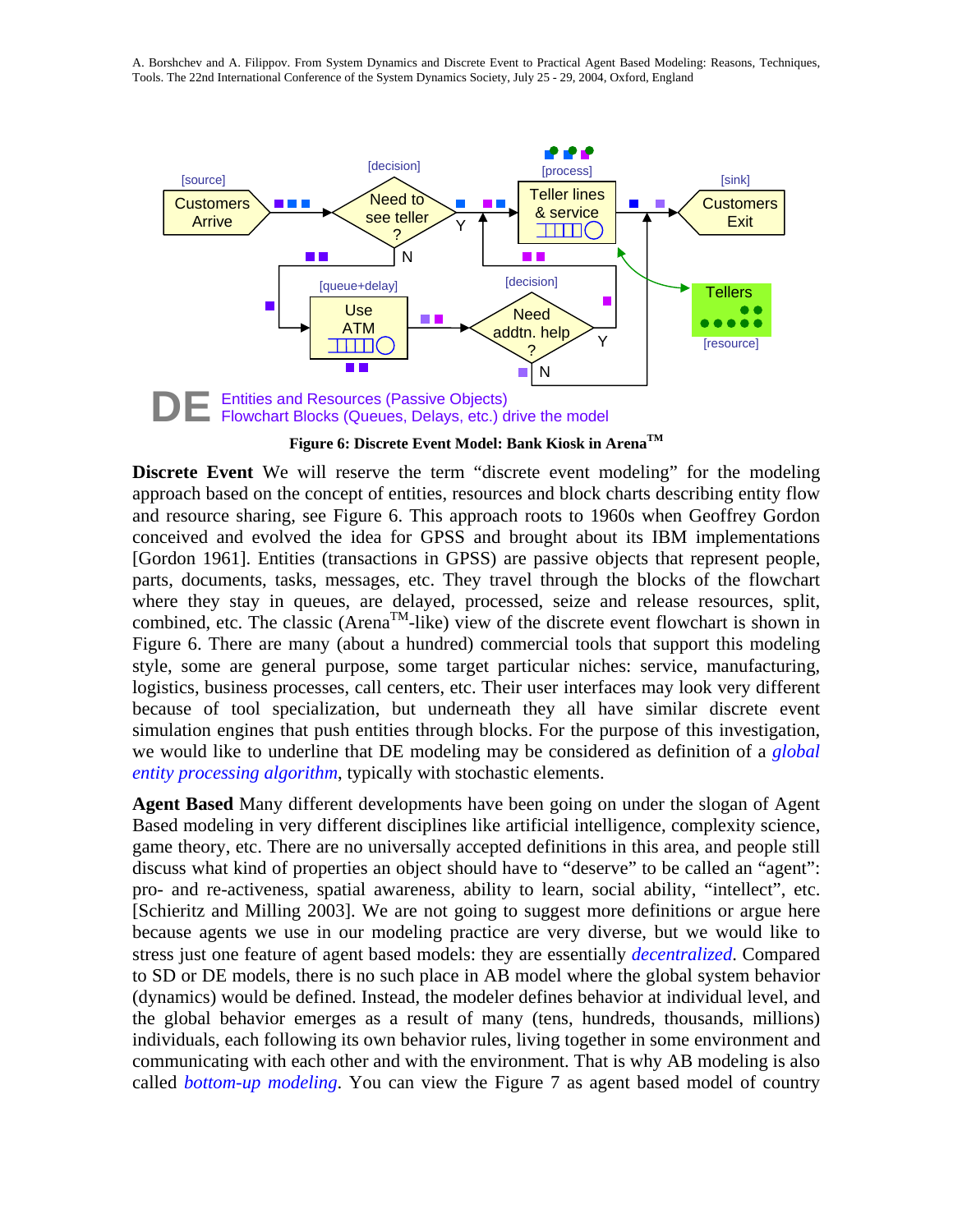population dynamics. In this model a part of the agent behavior is defined as a *statechart* (this construct is explained below), and housing, jobs, transport infrastructure, etc. are represented in the environment model. We will pay more attention to AB modeling in this presentation because we intend to show where and how this new modeling approach can be practically applied and how does it compare to SD and DE.



**Figure 7: Agent Based Model Generic Architecture. Behavior (Statechart) in AnyLogic TM**

**Correspondences between the approaches** We will now restrict the scope of our investigation with the systems that contain large numbers of active objects (people, business units, animals, vehicles, or even things like projects, stocks, products, etc. that have timing, event ordering or other kind of individual behavior associated with them). In the following two sections we are going to illustrate that for that type of systems *Agent Based approach is more general and powerful because it enables to capture more complex structures and dynamics*. The other important advantage is that it *provides for construction of models in the absence of the knowledge about the global interdependencies*: you may know nothing or very little about how things affect each other at the aggregate level, or what is the global sequence of operations, etc., but if you have some perception of how the individual participants of the process behave, you can construct the AB model and then obtain the global behavior. Thus, even if there exists, say, a SD model that answers the question, it might be much easier to build the AB model. Agent based models are also typically *easier to maintain: model refinements normally result in very local, not global changes*.

# **2. Correspondence between SD and AB Models**

In this section we will investigate the relationships between System Dynamics and Agent Based models. We will first show how to "re-conceptualize" an existing SD model into an AB model, and then – how to enhance the AB model to capture more sophisticated dynamics. The following quick reference will help to understand the technique.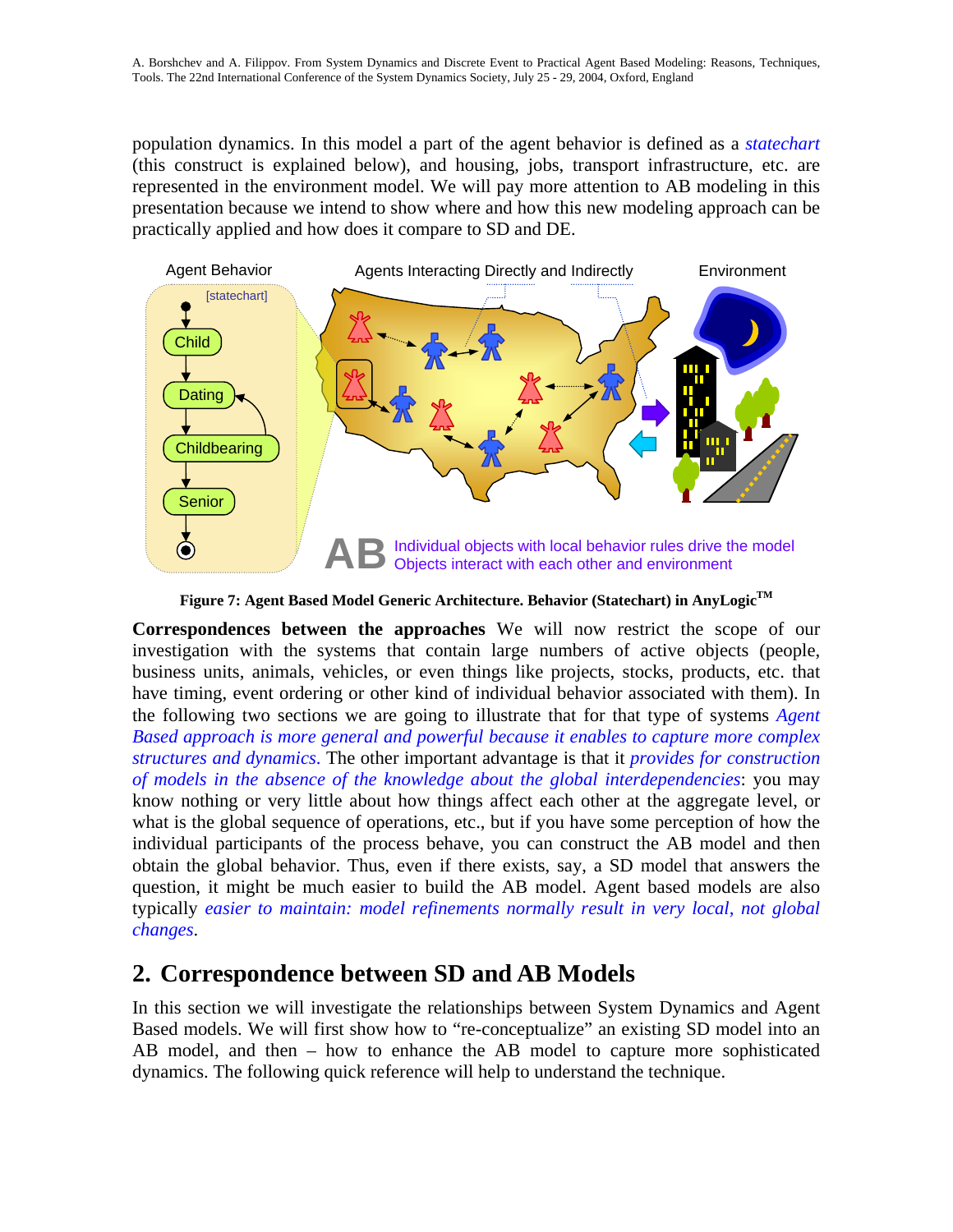**Statecharts** In our modeling practice we extensively use statecharts to specify behavior of agents. Statechart is actually a state machine with several useful enhancements suggested by David Harel, adopted by worldwide community and included as a part of the standard UML (The Unified Modeling Language, [UML]). Statecharts enable you to graphically capture different states of the agents, transitions between them, events that trigger those transitions, timing, and actions that the agent makes during its lifetime. Such construct as composite states enables to specify modes of agent operation. Agent may have several statecharts working in parallel and interacting: this is useful when one models several aspects of the agent's life, e.g. education and family. As a general remark we would like to say that while the traditional (SD and DE) simulation modeling communities have not really generated any new ideas within the last few decades, the software engineering world has made a huge progress in approaching the complexity of systems. A good part of that experience has been accumulated as the UML. And although the UML "as is" cannot be used as a simulation modeling language (due, for example, to the lack of executable semantics, etc.), such things as separation of structure and behavior, object-orientedness (the concept of classes and instances, encapsulation), etc. can save a lot of simulation modeler's time and efforts if applied within the model design process.



**Figure 8: UML Statecharts: A Language for Specification of Event- and Time-Driven Behavior** 

Let us consider the SD model as the chain of stocks and flows between them and the "decision rules" part that controls the flows, see Figure 9. The key starting point is to "disaggregate" the stocks, i.e. to *look at the stocks as if they are not "tanks with liquid" but "boxes" containing discrete items, e.g. balls*. These balls will become agents. Put yourself inside a single ball and watch what is happening. You will discover that you only have two states *State A* and *State B* corresponding to the stock/box you are currently in, and if you are in *State A* you will eventually transition to *State B*. The moment of time at which this happens (intuitively) depends on the flow rate. The AB model that shows behavior corresponding to the SD model will consist of a number (*Stock A + Stock B*) of agents each executing such statechart. The transition between the states can be implemented in several ways, two of them shown in Figure 9: *synchronous*, when the decision is made every time step *dt*, and *asynchronous* when the time delay associated with the transition is calculated once upon entering *State A* and may be re-calculated later on depending on the *Rate*. Note that in the latter case the notion of time step is not present in the agent based model at all. *Asynchronous agents may be much more efficient computationally than synchronous ones*. In the examples below we will be using asynchronous agents whenever possible. For more formal description of the technique please see Addendum A.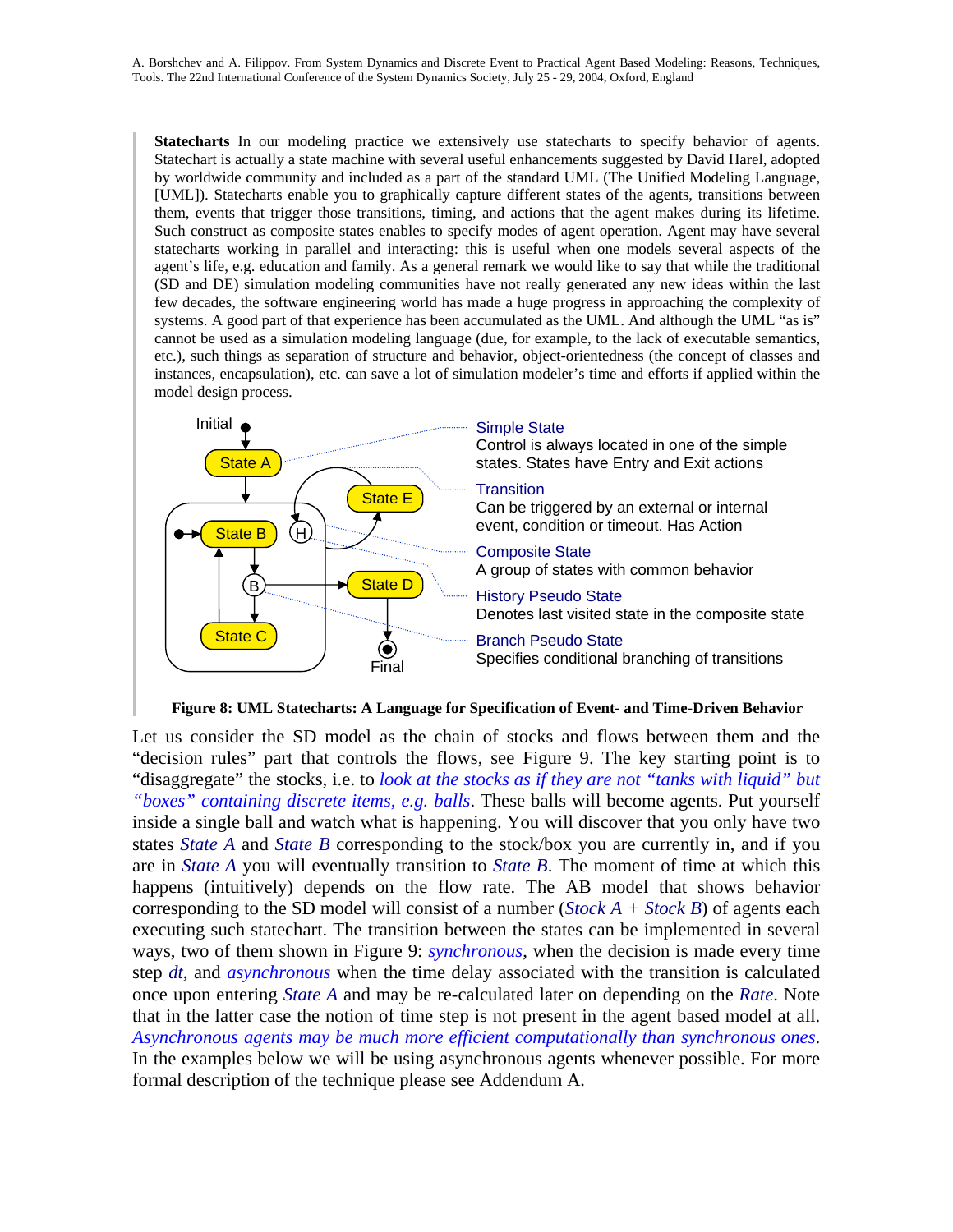

**Figure 9: Re-Conceptualizing a System Dynamics Model into Agent Based Model. General Scheme** 

**Bass Diffusion – Agent Based Version** We will now illustrate this technique on a classic textbook SD model – Bass Diffusion described earlier, see Figure 10. This is simple:

- **Step 1.** For the two stocks we create two states of an agent: *Potential Adopter* and *Adopter*.
- **Step 2.** The two summands of the *Adoption Rate* will be modeled separately. For the *Adoption from Advertising* part we will create a transition from the *Potential Adopters* state to *Adopters* state that is triggered by an exponentially distributed time delay with the mean value of *Advertising Effectiveness*. This models the constant percent of people becoming adopters each time unit because of advertising, see Addendum for more information.
- **Step 3.** For the *Adoption from Advertising* part of the flow we will create a periodic transition for each person being an adopter. That transition will model his contacts with other people with the *Contact Rate*. During each contact the adopter will pass a message *"Good stuff – buy it!"* to another guy. In case the other one has not yet adopted, i.e. is in *Potential Adopter* state, he will transition to *Adopter* state with the corresponding probability, hence the second transition from *Potential Adopter* to *Adopter*. Already adopted people will just ignore this message. Please note that we have implemented this word of mouth less straightforwardly but much more efficiently by modeling only a successful fraction of contacts (the rate of cyclic transition is multiplied by *Adoption Fraction*) and making the effect of receiving the message by a Potential Adopter deterministic.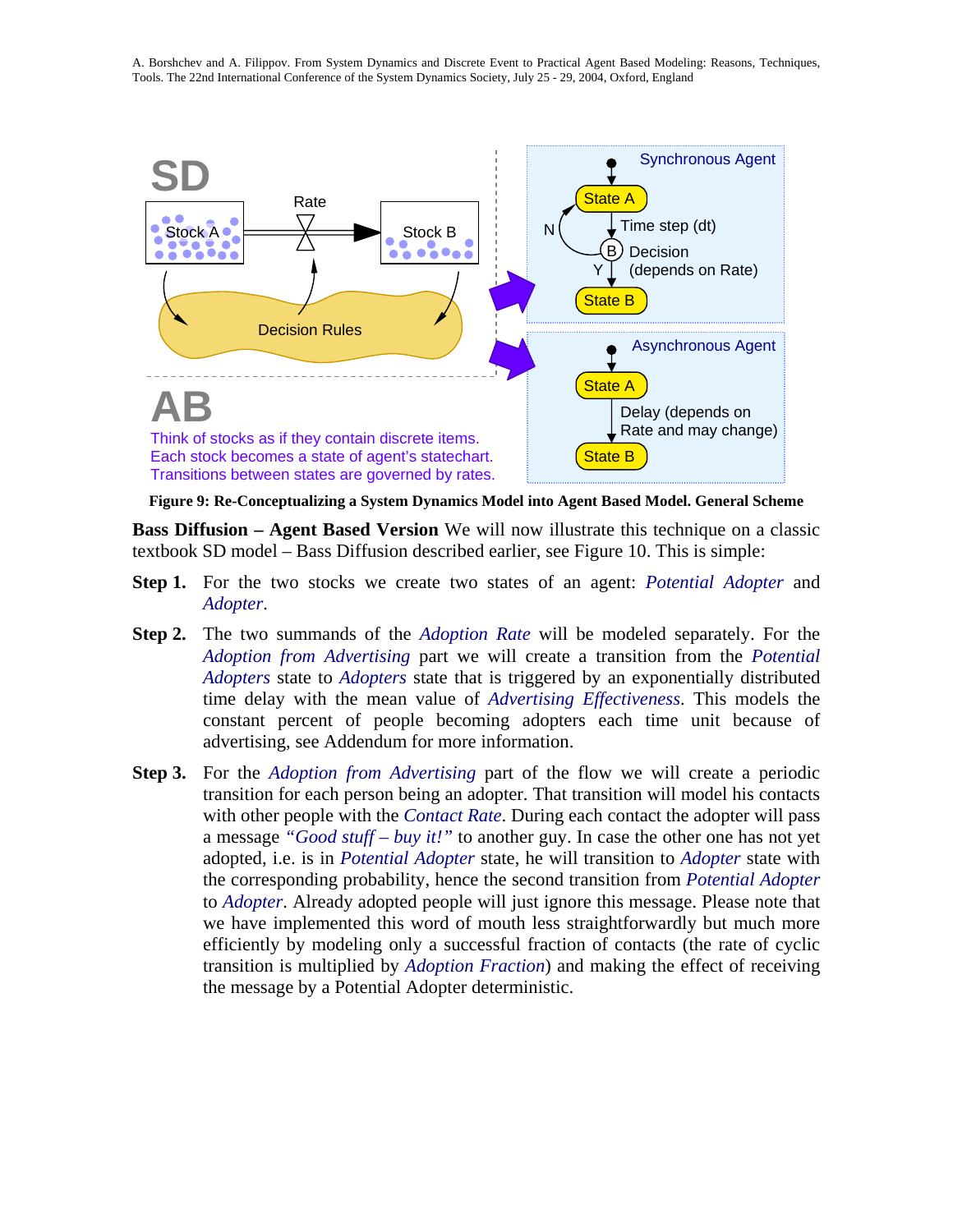

**Figure 10: Bass Diffusion Model Converted From System Dynamics to Agent Based** 

The SD model generates the well-known S-shape, and so does the AB model. While the number of agents is low, the discrete (*thus closer to reality and more accurate!*) nature of the model shows well on the chart. If we increase the number of agents, the chart will be virtually indistinguishable from the SD one.

One of the frequently asked questions is *"How many agents can I efficiently simulate?"* This certainly depends on software and hardware one uses, but much more interesting question is *"How many agents do I* need to simulate?" For example, if one needs to model the population of a country (like 300,000,000 people), does he need 300 million agents? The answer is: in most cases not necessarily! There are several techniques of reducing the number of agents to make the simulation computationally efficient yet giving the correct results. This exciting topic is however outside the scope of this paper.

The re-conceptualization procedure we have just described only makes sense if you wish to further develop the agent based model, to add more details, e.g. individual memory (history), agent communication, etc. *If the items that are stocked in the SD model are naturally passive and indistinguishable, you will probably not benefit at all from converting them to agents.* A notable example would be stocks of money: we normally are not interested in individual dollar history and (at least in the sense of this paper) dollars do not show any active behavior :)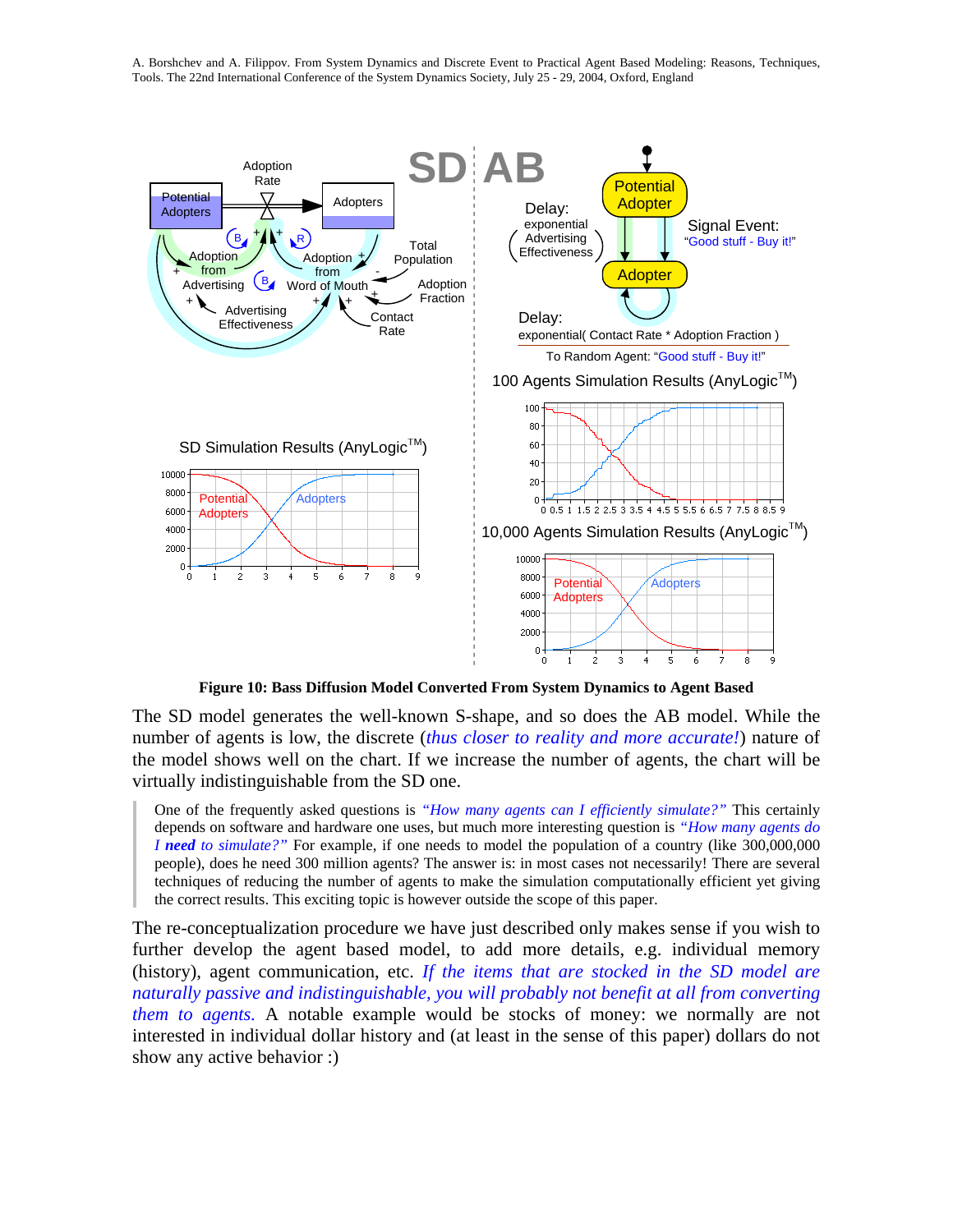Let us now refine our model a bit. Let the word of mouth influence of a particular person (i.e. the fraction of people who will adopt as a result of a contact with that person) depend on how long ago he has purchased the product. We will assume that soon after the purchase the adopter "promotes" the product quite actively, and then this influence goes down and stabilizes at some moderate level, like shown in the lookup function chart in Figure 11.



**Figure 11: Agent Based Bass Diffusion Model: Capturing Dynamically Changing WOM Influence** 

Our agent needs only small modifications to capture this: first, we introduce the variable *Time Purchased*, then we remember the time when a person becomes an adopter (see actions of the two transitions from *Potential Adopter* state) and finally use a lookup function *Influence* instead of the constant *Adoption Fraction*. The resulting behavior is shown in Figure 11. The curve shapes certainly differ from the previous ones because of different value of adoption through word of mouth.

Now, here's the question: can you capture such behavior in SD? The word of mouth contribution into the *Adoption Rate* may now be different for any two adopters, and it also changes over time for an adopter. Therefore aggregating the adopters into one (or any reasonable finite number) of stocks will distort the results.

Of course, system dynamics have faced that kind of problems long ago, and have even suggested a certain partial solution, to be more precise – a workaround: a stock containing objects with sufficiently different properties is decomposed into an array of buckets, and objects move between the buckets as their properties change. Consider however objects having not one, but several such properties. The array of buckets grows as a product of dimensions and, after a few steps *the number of cells in the array may easily exceed the number of individual objects in the real world we are modeling* [Keenan and Paich 2004]. This obviously makes such system dynamics model senseless (and terribly slow), while the agent based model will always contain as many objects as needed.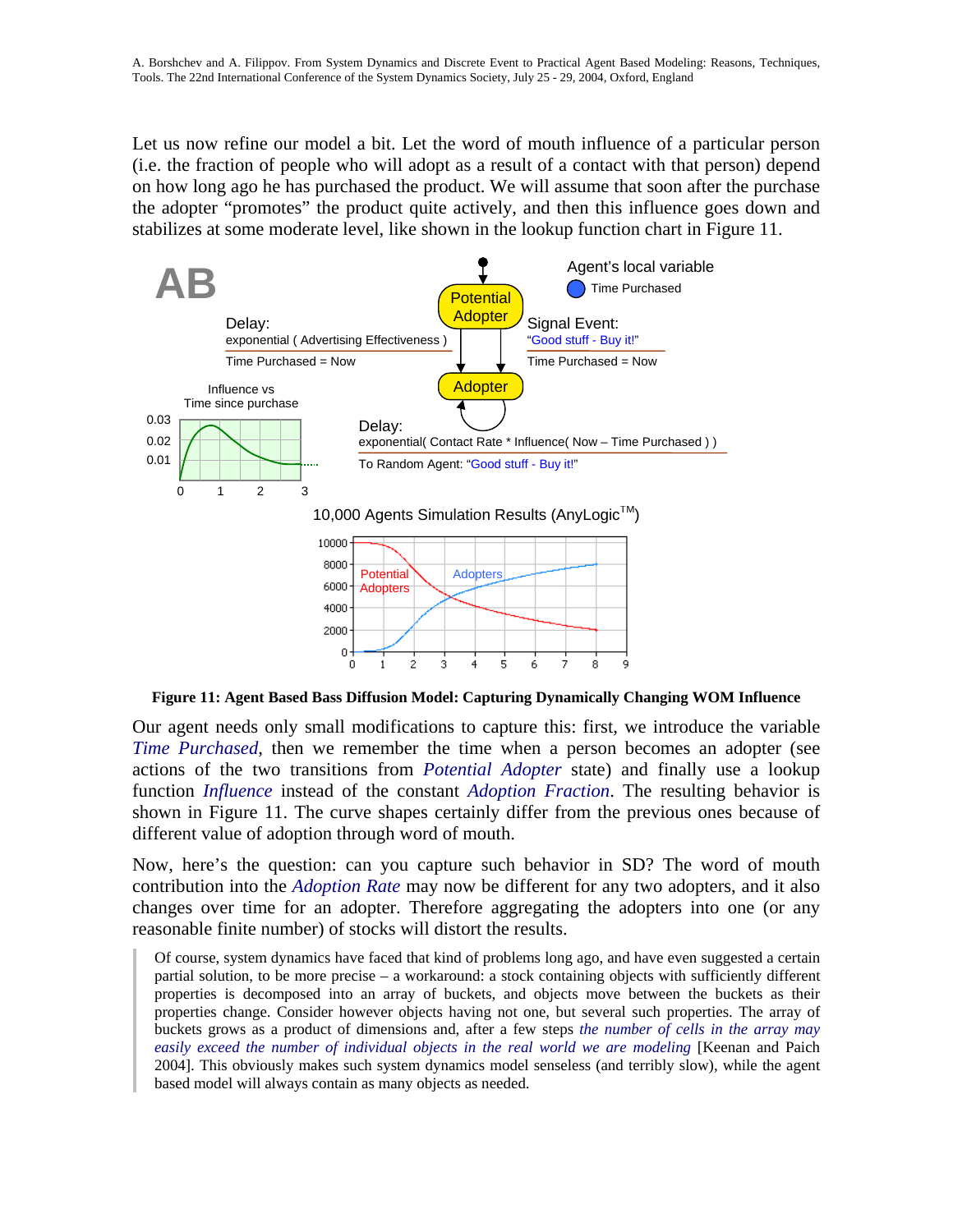**Predator Prey – Agent Based Version** We will use different (and maybe more practical) approach to create an agent based version of another classic SD model – Predator Prey [Lotka 1925 and Volterra 1926], see Figure 12.

**Predator Prey Model** is composed of a pair of differential equations that describe predator-prey (or herbivore-plant, or parasitoid-host) dynamics in their simplest case (one predator population, one prey population). It was developed independently by Alfred Lotka and Vito Volterra in the 1920's, and is characterized by oscillations in the population size of both predator and prey, with the peak of the predator's oscillation lagging slightly behind the peak of the prey's oscillation. The model makes several simplifying assumptions: a) the prey population has unlimited resources and prey only die when eaten up by the predator; b) prey is the only source of food for the predator and predators only die because of starvation; c) predators can consume infinite quantities of prey; and d) there is no environmental complexity (in other words, both populations are moving randomly through a homogeneous environment).



**Figure 12: The Classic System Dynamics model of Predator Prey** 

Instead of reproducing this dynamics literally in AB model (as we did with Bass Diffusion), we will build an agent based model with richer content "directly" from a bit more realistic set of assumptions. In our model a) hares and lynx both have life expectancy, so they die because of age as well as because of being eaten up or starving; b) hares and lynx live in 2D space (are "*space-aware*"); c) hares density is limited, and they only breed if there is enough space around; d) lynx can only reach hares within a certain geographical range; e) lynx hunt at a certain rate; f) if lynx cannot find a hare during a hunt it moves; and e) if lynx does not eat a hare within a certain period of time, it dies.

In Figure 13 both Hare and Lynx agents have variable *Location* that stores their current location in 2D space; initial location is random. It is updated when the agent moves and affects its behavior. During their lifetime lynx and hares have babies with a certain frequency – this is modeled by the cyclic timers *Births* that create new agents; in case of hare births depend upon local density of hares. The hare statechart is quite simple: two states *Alive* and *Dead* and two transitions between them corresponding to the two reasons of dying: age and being killed by the lynx (message sent directly from a lynx to the hare).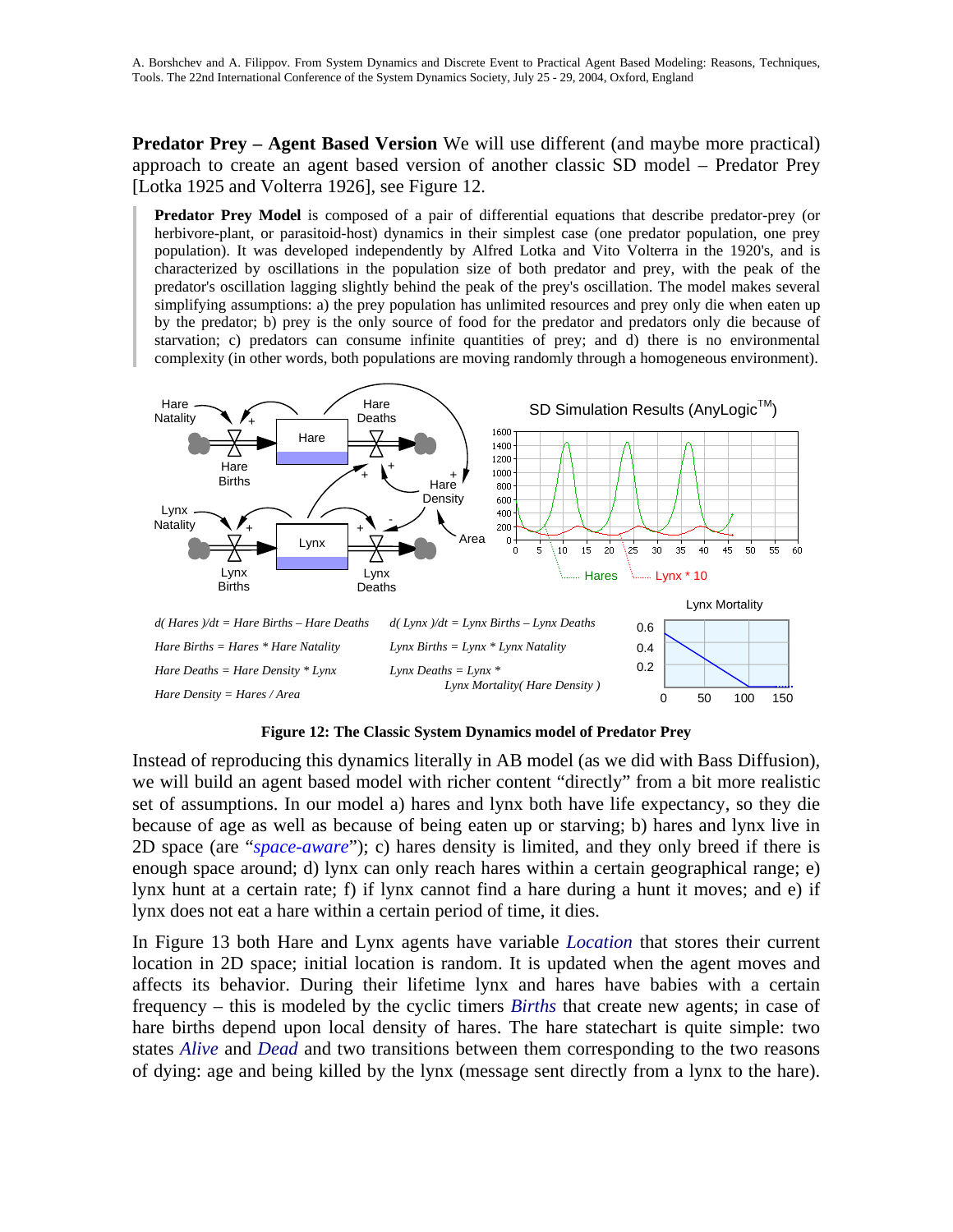Lynx statechart is a bit more complicated. Lynx hunts each *Lynx Hunting Period* and if it finds no hares (that probabilistically depends on the hare density in the lynx neighborhood), it moves (changes *Location*) but stays in the *Hungry* state. In case it kills a hare (sends the "*I ate you!*" message), it exits and immediately re-enters the *Hungry* state, which (according to the statecharts semantics) causes "restart" of the delay transition *Lynx Hunger Death Threshold*. Therefore lynx needs no less than one hare per *Lynx Hunger Death Threshold* to survive.



**Figure 13: Agent Based Predator Prey Model: Making More Realistic Assumptions** 

The simulation shows the oscillating behavior similar to the SD model with lynx population peaks lagging behind the hare population peaks. Subject to the model parameters, lynx (or hares and lynx together) may become totally extinct, which never happens in the SD model due to its continuous nature. The oscillations are stochastic because of the random and spatial nature of the model. In this agent based model you are able to view the 2D picture and trace a single hare, lynx, their families, or generations.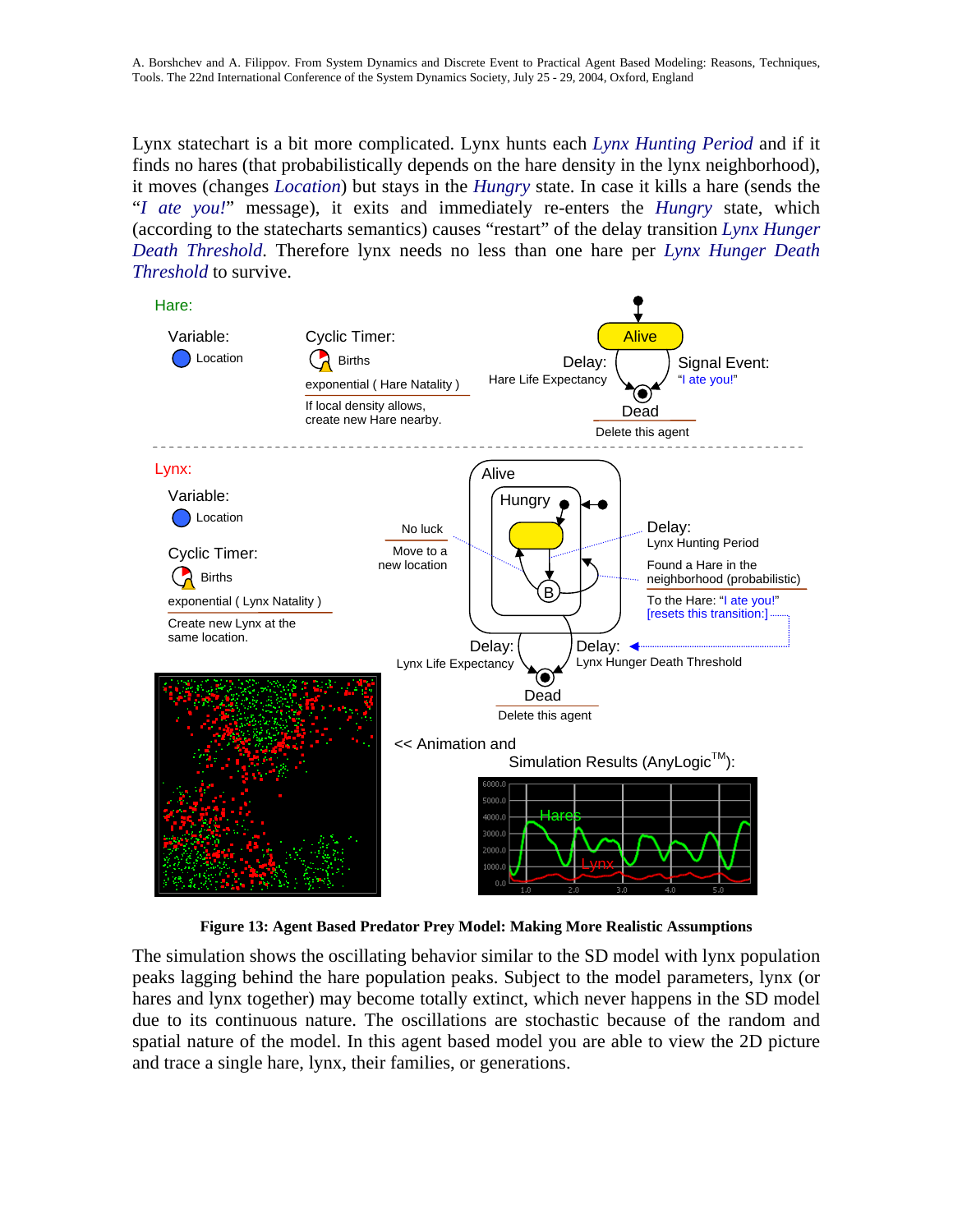# **3. Correspondence between DE and AB Models**

We will now make a (less detailed) investigation into the relationships of Discrete Event and Agent Based modeling. In DE model we already have individual entities, which makes life a bit easier: those entities can naturally become agents. The DE entities are however described as passive objects and the rules that drive the system are concentrated in the flowchart blocks. The exercise is to describe the process from the entity's viewpoint, thus decentralize (some of) the rules. Again, this only makes sense in case you wish to model some extra individual behavior later on that is hard to capture in DE style.



Look at the process from an entity (or resource unit) viewpoint. Each entity (resource unit) becomes an agent. A kind of Dispatcher may be needed to arrange interactions.

#### **Figure 14: Re-conceptualizing a Discrete Event Model into an Agent Based Model. General Scheme**

Let us consider a simple service system Figure 14 where entities (people, transactions, etc.) enter the system, get serviced (resource unit required) one or more times depending on their properties, then make a delay and then exit the system. Entities will become agents. The event of entity generation corresponds to the creation of an agent. Upon creation, the agent will request service (but not necessarily get it immediately) and go to the state *Wait Resource* (corresponds to the entity waiting in the queue at the block *Service*). When the resource is granted, the agent proceeds to state *In Service* (corresponds to the service delay) and, when finished, decides whether to request service again or proceed to the *Delayed* state. When completed, the agent destroys itself, which corresponds to the entity exiting the flowchart.

Resource units could also be modeled as agents if needed, in which case each resource unit will have e.g. two states: *Idle* and *In Use*. To co-ordinate agent's access to the resources a central Dispatcher may be needed. Such dispatcher may be considered as a part of the environment model that implements indirect communication between agents, e.g. queuing.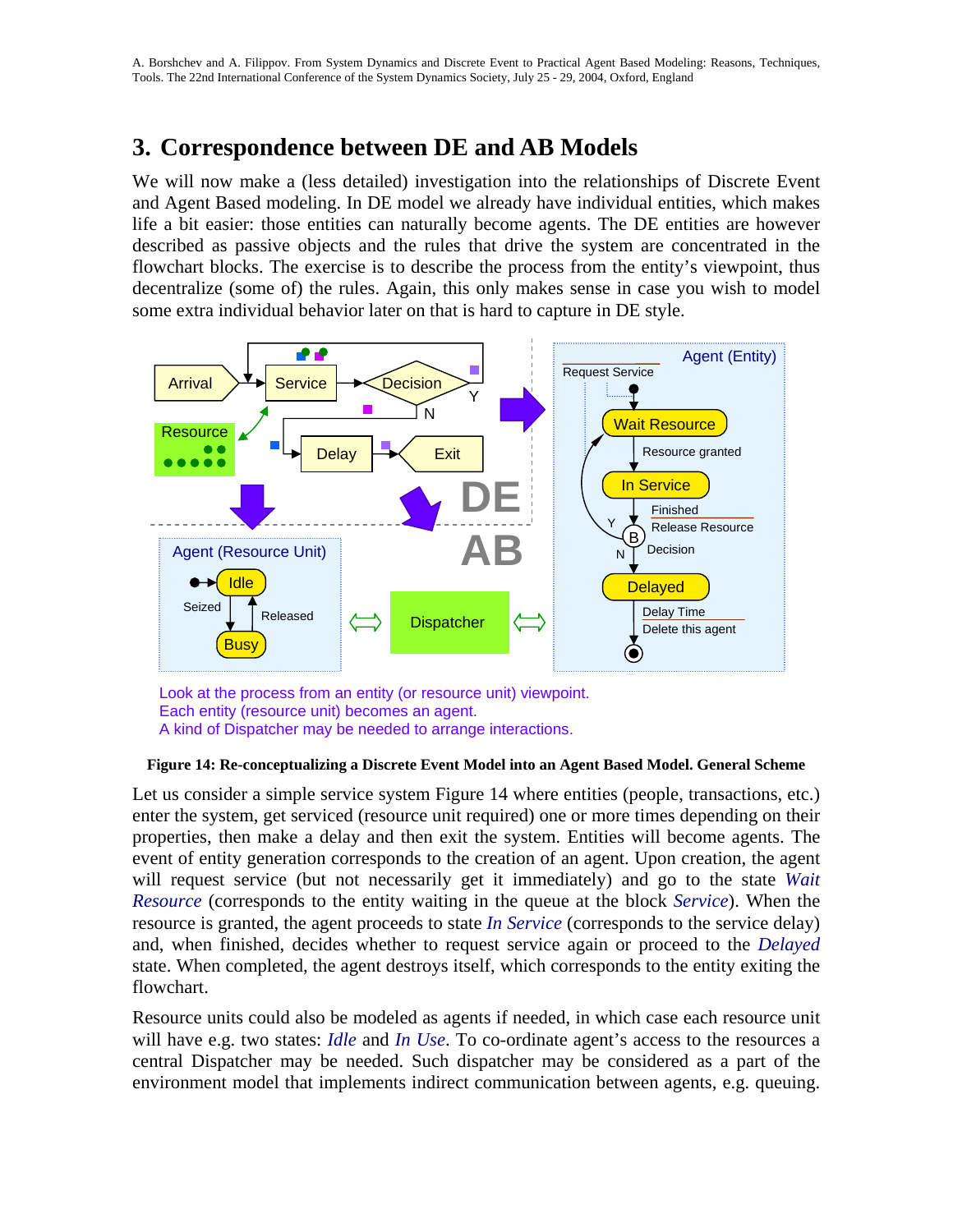Alternatively, agents may "see each other" and communicate directly to manage resource access.



**Figure 15: Agent Based Service Model: Capturing Events Associated with Individuals** 

Similarly to what we did with the Bass Diffusion model, we will now slightly change the definition of the problem in the service model. Suppose an event may occur for an agent and cause him to leave the system at any time regardless the stage of the process, see Figure 15. This may be e.g. a phone call, a heart attack, an alarm signal, etc. In the Agent Based model this is captured by simply enclosing all states in a composite state *Normal* denoting normal operation and adding a transition from that state to the *Emergency Process* state triggered by the event (of course, one has to define also cancellation of the resource requests issued by that agent where appropriate). In the flowchart languages such specification change would be either impossible to capture or require the modeler to insert code in many places across several blocks.

# **4. Tools Available. AnyLogic – Multi-Paradigm Simulation Tool**

Almost all the existing tools for simulation modelers are designed to support some particular modeling paradigm, please see Figure 16. There are just about four tools for SD. There are tens of different tools for DE modeling. The latter is explained by the fact that Discrete Event modeling as a discipline is not as rigorously defined as SD and there are a lot of DE "dialects" tailored for particular applications. DS world is very much dominated by MATLAB Simulink. As for agents, until recently, they were toys played around within the academic community by means of coding in Java or C++, so there were no commercial tools, just university written libraries.

AnyLogic [AnyLogic] – the tool that we and our partners use – historically was developed not by simulation modelers but by people with background in distributed systems, concurrency theory and computer science. Therefore none of the classical simulation modeling paradigms was used as a foundation. Instead, approaches and languages designed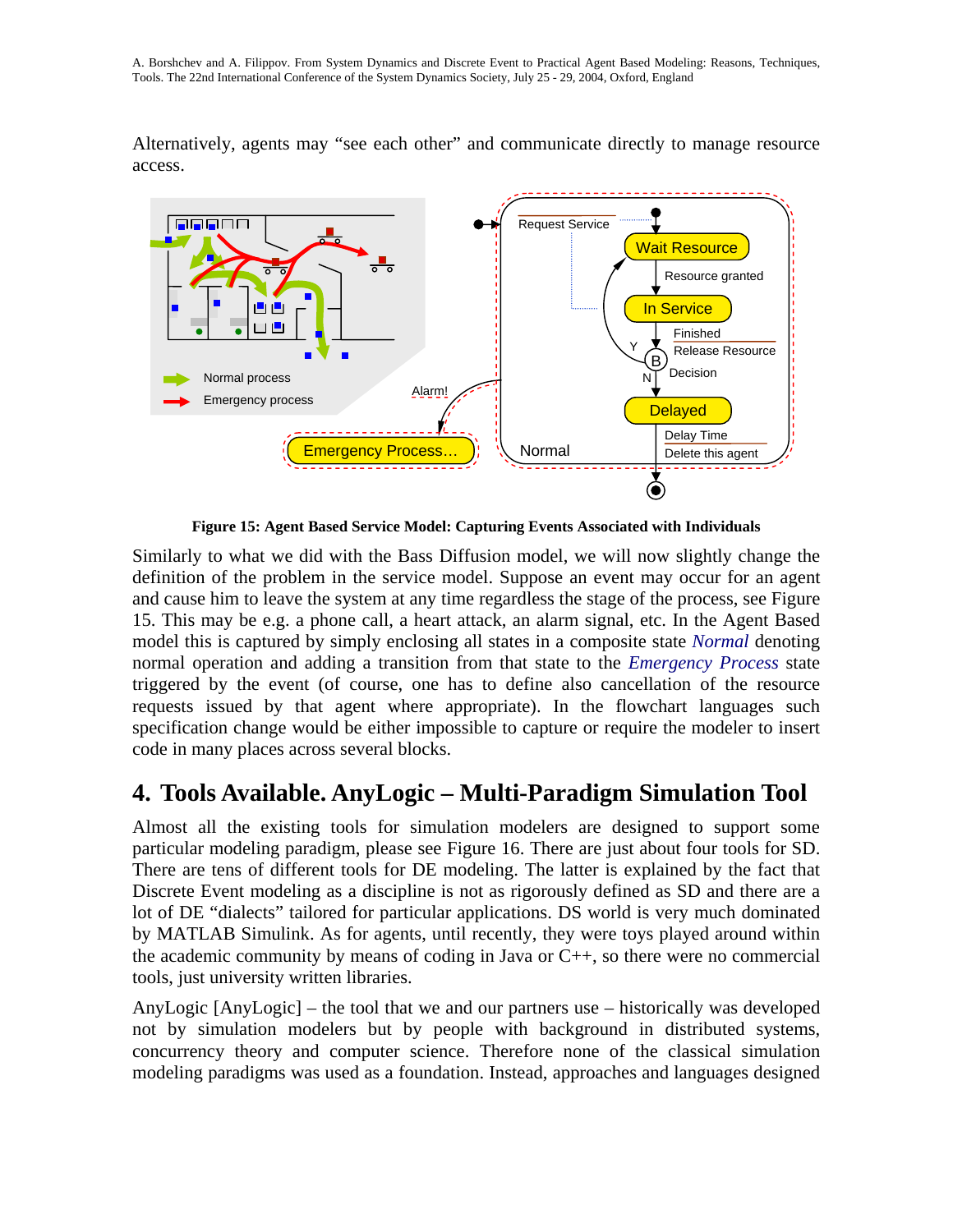to handle complexity and adopted in the software engineering world were implemented. It turned out that stock-and-flow diagrams and flowcharts are naturally expressed in the object-oriented core language of AnyLogic, and there is a lot of value added even for those who stay within the classical modeling styles: compact structured representation, flexible data definition, etc. But the most exciting thing is the ability to rapidly compose industrialstrength agent based models within the same visual environment. AnyLogic supports readyto-use constructs for defining agent behavior, communication, environment model, and has rich visualization capabilities. Moreover, AnyLogic enables one to specify different parts of the model using different paradigms thus providing for more adequate modeling of large and complex systems.



**Figure 16: Tools for Simulation Modeling** 

# **5. Examples of Practical Applications**

**Alcohol Use Dynamics** In this model developed in cooperation with Research Triangle Institute International [see also Bobashev et al 2004] we investigate people's attitude towards alcohol, life expectancy and the corresponding healthcare expenses. We distinguish between the four possible states of a person with respect to alcohol use: *Never User*, *Recreational User*, *Addict* and *Quitter*, see Figure 17. The transitions between the states are probabilistic delays. For example, Initiation delay is a sample of Initiation Time Distribution that, in turn, is formed on the basis of statistical data that was available, namely the probability of starting drinking alcohol at a certain age. Same applies for Death Time Distribution, but that may change dynamically during the person's lifetime depending on whether and how the person drinks. Please notice that in this model agents do not interact with each other.

Two population groups are being compared: one with "natural" dynamics of alcohol usage and another one being intervened. Intervention (that may be e.g. a change of law, a promotion campaign, etc. preventing people from starting using alcohol or convincing users to quit) is modeled as change in initiation and quitting probabilities.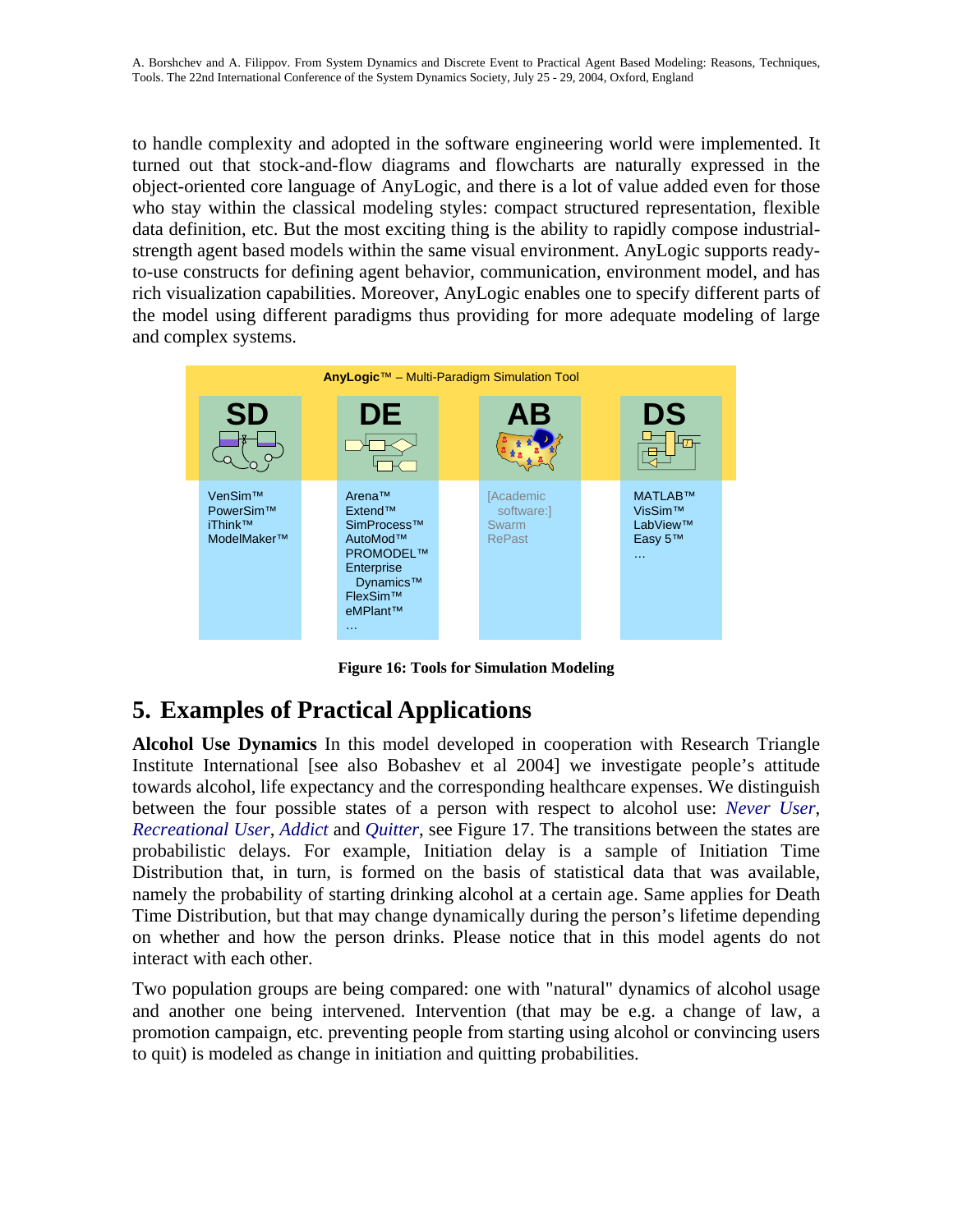Sample simulation results (the number of non-users, users, addicts and quitters vs. age) are shown in the two timed stack charts on the right. The intervened group in this case has twice lower initiation probabilities and twice higher quitting probabilities. People in the intervened group live longer and spend less healthcare resources, the exact numbers shown in the figure. Models like that can be used as decision support tools in the healthcare policy development.



**Figure 17: Agent Based Model of Alcohol Use Dynamics** 

**Dynamics of Hispanic Population Acculturation and Behavior** This model [Wallis, Paich and Borshchev 2004] was developed by Decisio Consulting [Decisio] for Synthesis Alliance. In recent US Census data widely reported in the press "Hispanics" have become the largest minority group in the US. Using simulation modeling technology the modelers look at some of the structural forces that shape the characteristics of the Hispanic population.

The model creates a simulated Hispanic population whose level of acculturation to the broader population of which it is a part dynamically varies according to individual choice. The modeling technique used draws on both System Dynamic and Agent based paradigms. The representative Hispanic population is disaggregated down to the individual level as individual agents. Each agent makes choices stochastically as modulated by its current state and the outside environment that it is in. The essence of being "Hispanic" is rooted in cultural attributes that are transmitted through the population by agent mobility and other mechanisms.

While some aspects of an agent's state are represented discretely the modelers also draw on the well developed System Dynamics concepts of modeling "soft" variables to represent the accumulation and decay of cultural attributes within an agent. Also in the System Dynamics tradition the global level feedback structures that shape agent level behavior are identified. Finally, innovative data visualization is employed to expose the system's dynamic behavior to the audience in a compelling fashion.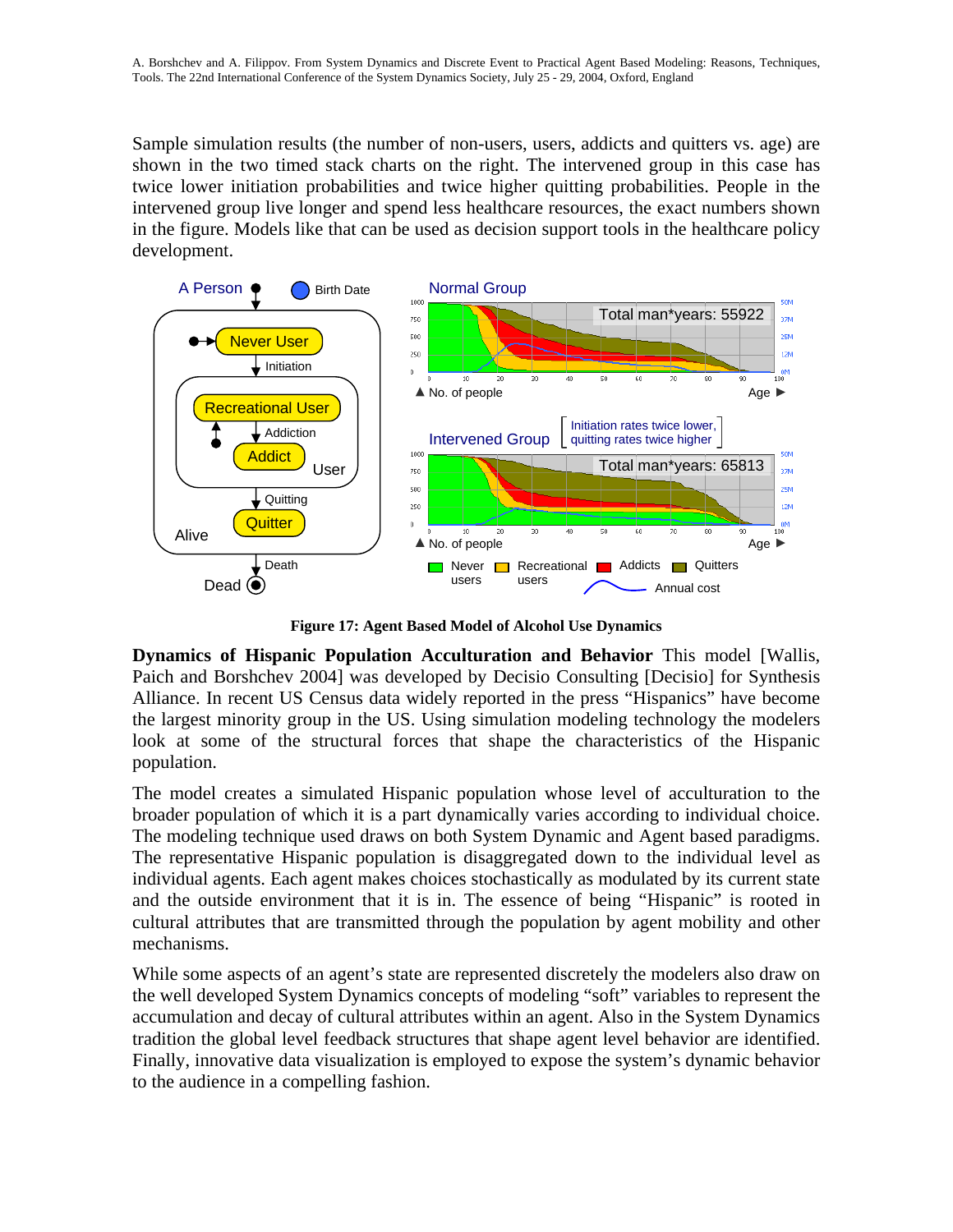The model helps to find that dynamically complex behavior endogenously emerges in the population with temporally stable population sub-segments developing. The underlying dynamics that create these segments and the segments themselves are of interest to those who want a deeper understanding of the Hispanic population. In addition, most of the structures captured in this model are broadly applicable to studies of population and cultural dynamics and are not limited to the Hispanic population.



**Figure 18: Agent Based Model of Dynamics of Hispanic Population Acculturation and Behavior** 

# **6. Conclusion. Which Approach to Use?**

We have seen that in general using AB approach you are able to capture more real life phenomena than with SD or DE approach. This does not mean however AB is a replacement for SD or DE modeling. There are a lot of applications where SD or DE model can efficiently solve the problem, moreover, agent based modeling for many of such applications will not make much sense being less efficient, harder to develop, or simply not matching the nature of the problem. Whenever this is the case, traditional approaches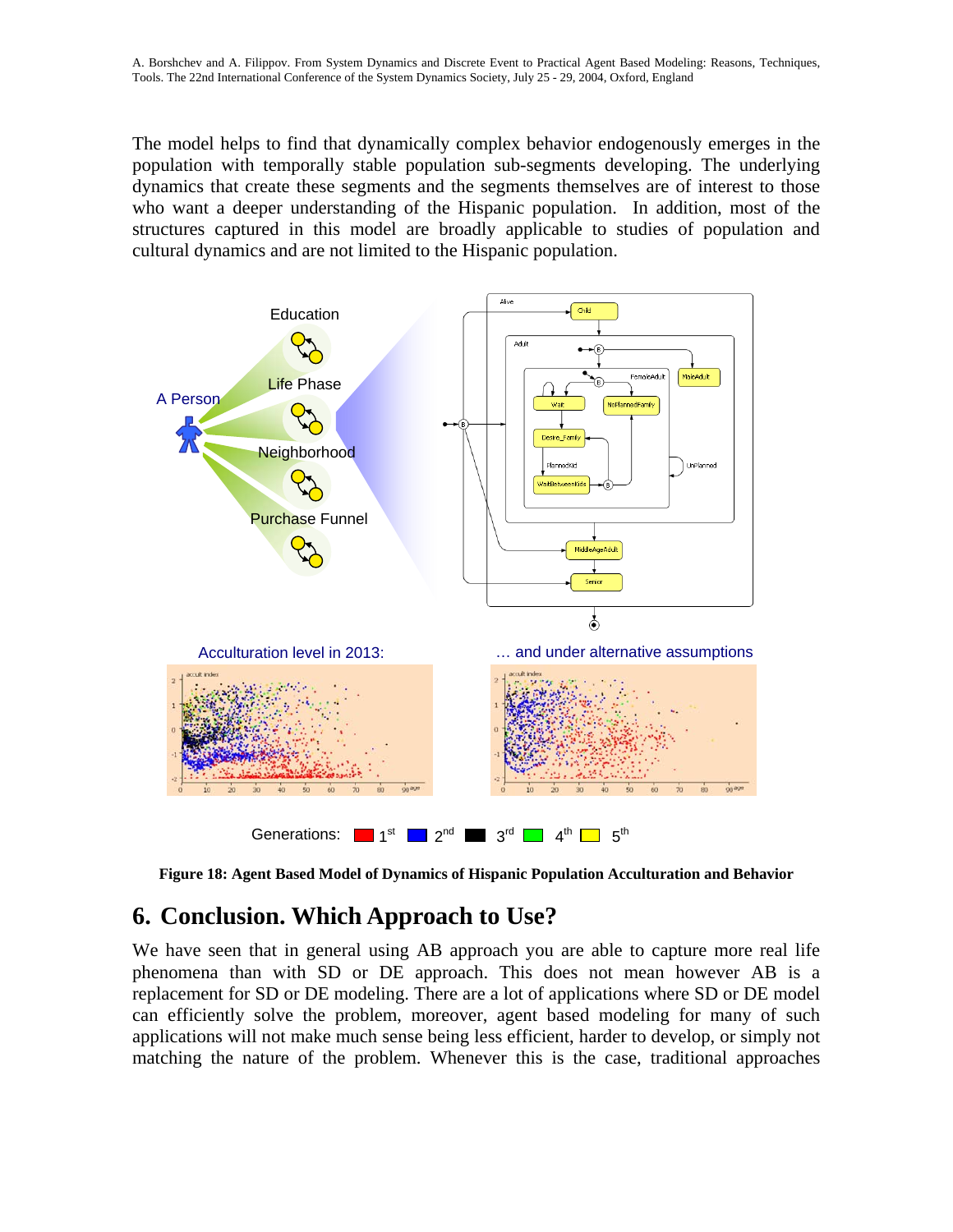should be used without hesitation, and there are many off-the-shelf commercial tools supporting these approaches, AnyLogic being one of them.

Agent based modeling is for those who wish to go beyond the limits of SD and DE approaches [see also Keenan and Paich 2004], especially in the case the system being modeled contains active objects (people, business units, animals, vehicles, or projects, stocks, products, etc.) with timing, event ordering or other kind of individual behavior. For that kind of systems AnyLogic will not only enable you to develop agents efficiently with minimum coding required, but also support your partial or full migration from legacy stock and flow diagrams or process flowcharts to agents.

You should also consider using different modeling paradigms for different parts of the simulation model. Some examples of multi-paradigm model architectures are given in Figure 19. The top one may be found in many papers on supply network simulation [Schieritz and Grosler 2003]: the processes inside the company are modeled in system dynamics terms, whereas the communication between the companies is essentially discrete. In the middle the model of e.g. a hospital process is extended to capture the bigger lifecycles of patients and staff. At the bottom agents (people or households) live in the environment (jobs, housing, infrastructure, etc.) whose dynamics is described in SD terms.



**Figure 19: Multi-Paradigm Model architectures**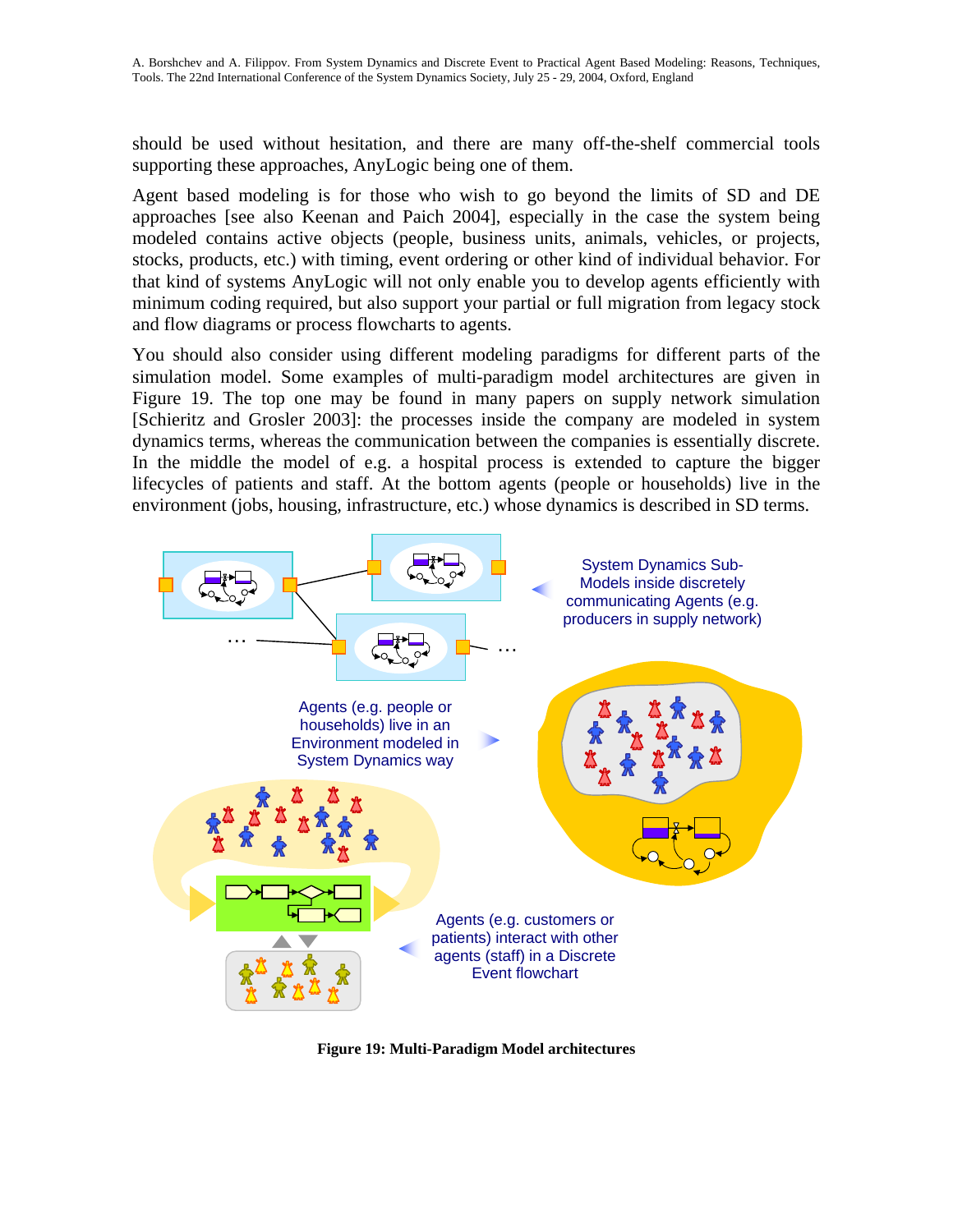### **7. References**

- Forrester, Jay. 1958. *Industrial Dynamics: A Major Breakthrough for Decision Makers*. Harvard Business Review, Vol. 36, No. 4, 37-66.
- Forrester, Jay. 1961. *Industrial Dynamics*. Cambridge, MA: MIT Press.
- Sterman, John. 2000. *Business Dynamics: Systems Thinking and Modeling for a Complex World*. McGraw Hill.
- Lotka, Alfred J. 1925. *Elements of physical biology*. Baltimore: Williams & Wilkins Co.
- Volterra, Vito. 1926. *Variazioni e fluttuazioni del numero d'individui in specie animali conviventi*. Mem. R. Accad. Naz. dei Lincei. Ser. VI, vol. 2.
- Gordon, Geoffrey. 1961. *A General Purpose Systems Simulation Program*. McMillan NY, Proceedings of EJCC, Washington D.C., 87-104.
- Schelling, Thomas. 1978. *Micromotives and Macrobehavior*. W. W. Norton and Co.
- Bobashev, Georgiy, Zule, William, Root, Elizabeth, Wechsberg, Wendee, Borshchev Andrei, and Filippov, Alexei. 2004. *Geographically-Enhanced Mathematical Models of HIV Dynamics*. NIDA Symposium on AIDS, Cancer and Related Problems, St. Petersburg, Russia.
- Bobashev, Georgiy, Zule, William, Root, Elizabeth, Wechsberg, Wendee, Borshchev Andrei, and Filippov, Alexei. 2004. *Scalable Mathematical Models for Substance Use: From Social Networks to the Whole Populations*. The College on Problems of Drug Dependence 66th Annual Meeting, San Juan, Puerto Rico.
- Wallis, Lyle, Paich, Mark, and Borshchev, Andrei. 2004. *Agent Modeling of Hispanic Population Acculturation and Behavior*. The 3<sup>rd</sup> International Conference on Systems Thinking in Management (ICSTM 2004), Philadelphia, Pennsylvania, USA.
- Schieritz, Nadine, and Milling, Peter. 2003. *Modeling the Forest or Modeling the Trees A Comparison of System Dynamics and Agent-Based Simulation*. The 21st International Conference of the System Dynamics Society, New York, USA.
- Schieritz, Nadine, and Grosler, Andreas. 2003. *Emergent Structures in Supply Chains A Study Integrating Agent-Based and System Dynamics Modeling. The 36<sup>th</sup> Annual* Hawaii International Conference on System Sciences, Washington, USA.
- Solo, Kirk, and Paich, Mark. 2004. *A Modern Simulation Approach for Pharmaceutical Portfolio Management*. International Conference on Health Sciences Simulation (ICHSS'04), San Diego, California, USA. Available from [http://www.simnexus.com/SimNexus.PharmaPortfolio.pdf.](http://www.simnexus.com/SimNexus.PharmaPortfolio.pdf)
- Keenan, Philip, and Paich, Mark. 2004. *Modeling General Motors and the North American Automobile Market*. The 22nd International Conference of the System Dynamics Society, Oxford, England
- UML The Unified Modeling Language. [http://www.uml.org](http://www.uml.org/).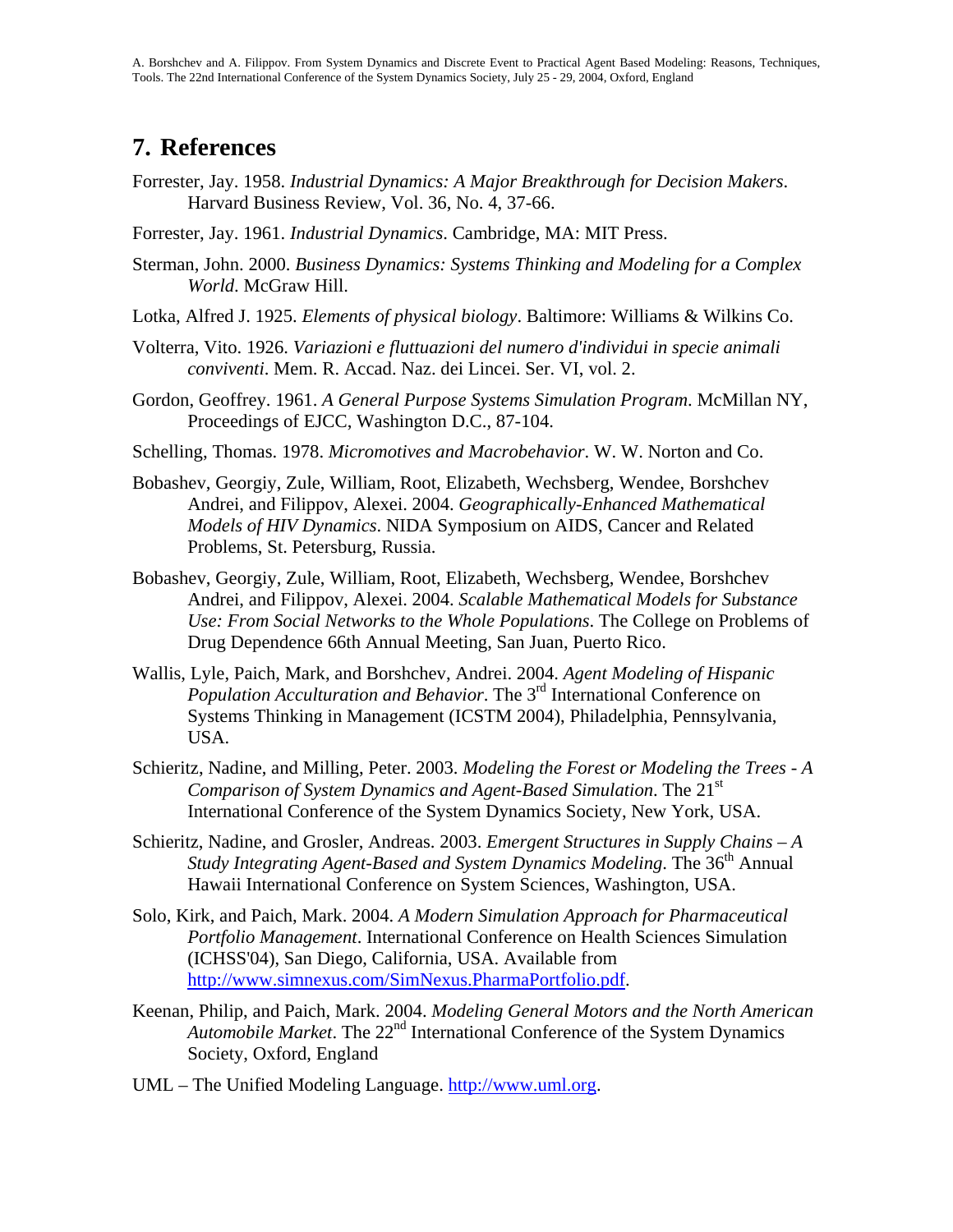AnyLogic. [http://www.anylogic.com](http://www.anylogic.com/).

Decisio Consulting. [http://www.decisio.net.](http://www.decisio.net/)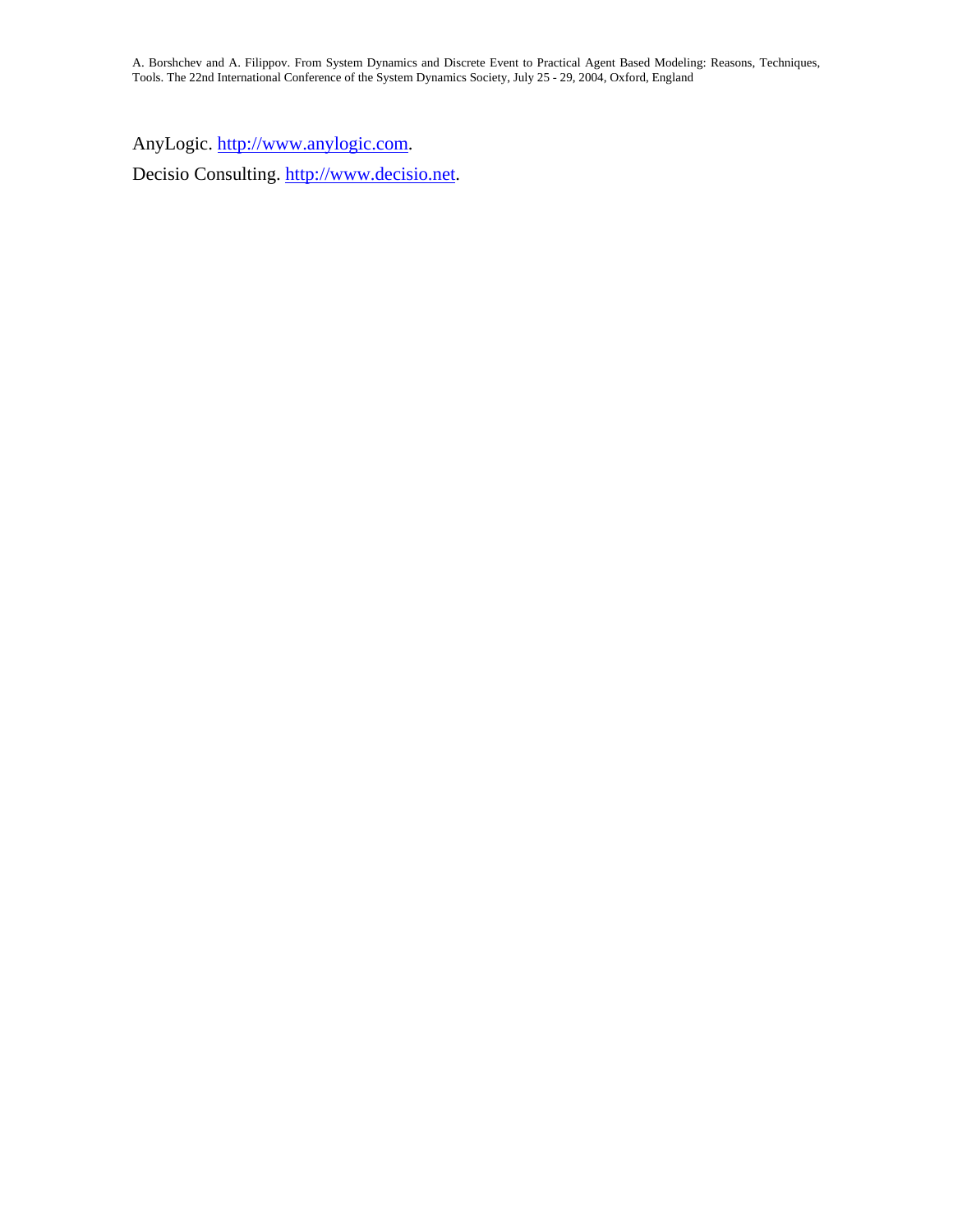

#### **Addendum. Correspondence of SD and AB Models**

**Figure 20: Correspondence of SD and AB Models. Constant and Proportional Rates**